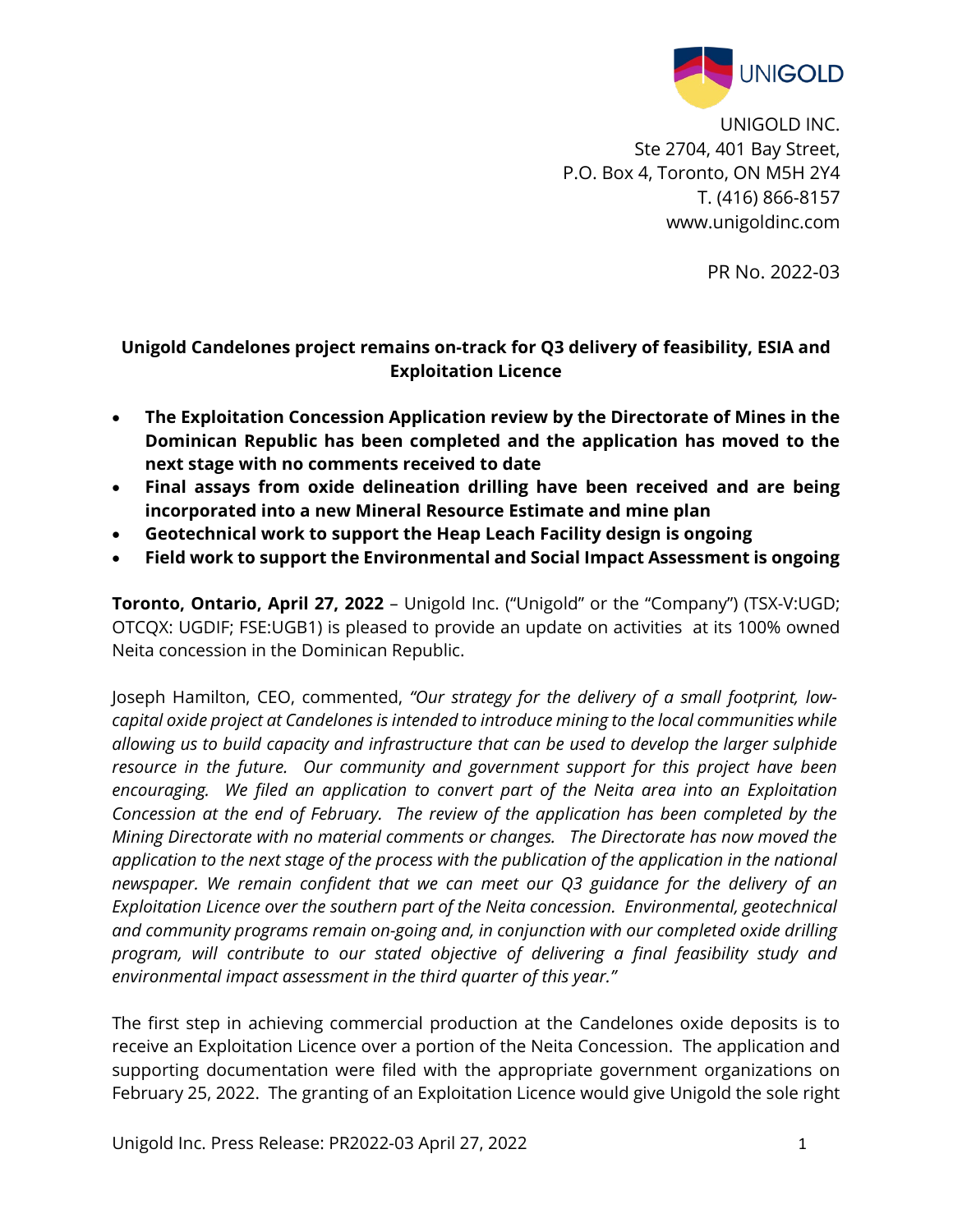to extract metallic minerals from a 9,990 hectare concession area for a 75-year period. This application has successfully passed through the review process at the Dirección General de Mineria. The first of two public notices was published in the national media in the Dominican Republic on Monday April 25, 2022. The Company expects to continue to work closely with government authorities to expedite the issuance of the Exploitation Licence.

The Feasibility Study for the Candelones Oxide project is on-going with Micon International retained to update the Mineral Resource Estimate and provide a new production schedule for the oxide portion of the deposit. Tierra Group International, Ltd. is supervising the geotechnical work to assess the plant and pad placements and provide a capital cost estimate for those areas. Following completion of geotechnical and surveying work, the upgrading of inferred material, and utilizing the results of recent column testing, the Company will engage appropriate consultants to finalize a feasibility study with sufficient detail to support project financing discussions. The Company expects this report to be released in Q3 of 2022.

The Company will hold an update videoconference session on Friday April 29 at 11 am EDT. Please visit [www.unigoldinc.com](http://www.unigoldinc.com/) for more details regarding this conference.

For further information please visit [http://www.unigoldinc.com](http://www.unigoldinc.com/) or contact: Mr. Joseph Hamilton Chairman & CEO [jhamilton@unigoldinc.com](mailto:jhamilton@unigoldinc.com) T. (416) 866-8157

## **About Unigold Inc. – Discovering Gold in the Caribbean**

Unigold is a Canadian based mineral exploration company traded on the TSX Venture Exchange under the symbol UGD, the OTCQX exchange under the symbol UGDIF, and on the Frankfurt Stock Exchange under the symbol UGB1. The Company is focused primarily on exploring and developing its gold assets in the Dominican Republic. The Candelones oxide gold deposit is within the 100% owned Neita Fase II exploration concession located in Dajabón province, in the northwest part of the Dominican Republic. The Candelones project area is about 20 kilometers south of the town of Restauraćion. The oxide deposit occurs at surface as a result of the tropical weathering of underlying mineralization. Unigold has been active in the Dominican Republic since 2002 and remains the most active exploration Company in the country. The Neita Fase II exploration concession is the largest single exploration concession covering volcanic rocks of the Cretaceous Tireo Formation. This island arc terrain is host to Volcanogenic Massive Sulphide deposits, Intermediate and High Sulphidation Epithermal Systems and Copper-gold porphyry systems. Unigold has identified over 20 areas within the concession area that host surface expressions of gold systems. Unigold has been concentrating on the Candelones mineralization and continues to expand the deeper sulphide resources with ongoing drilling.